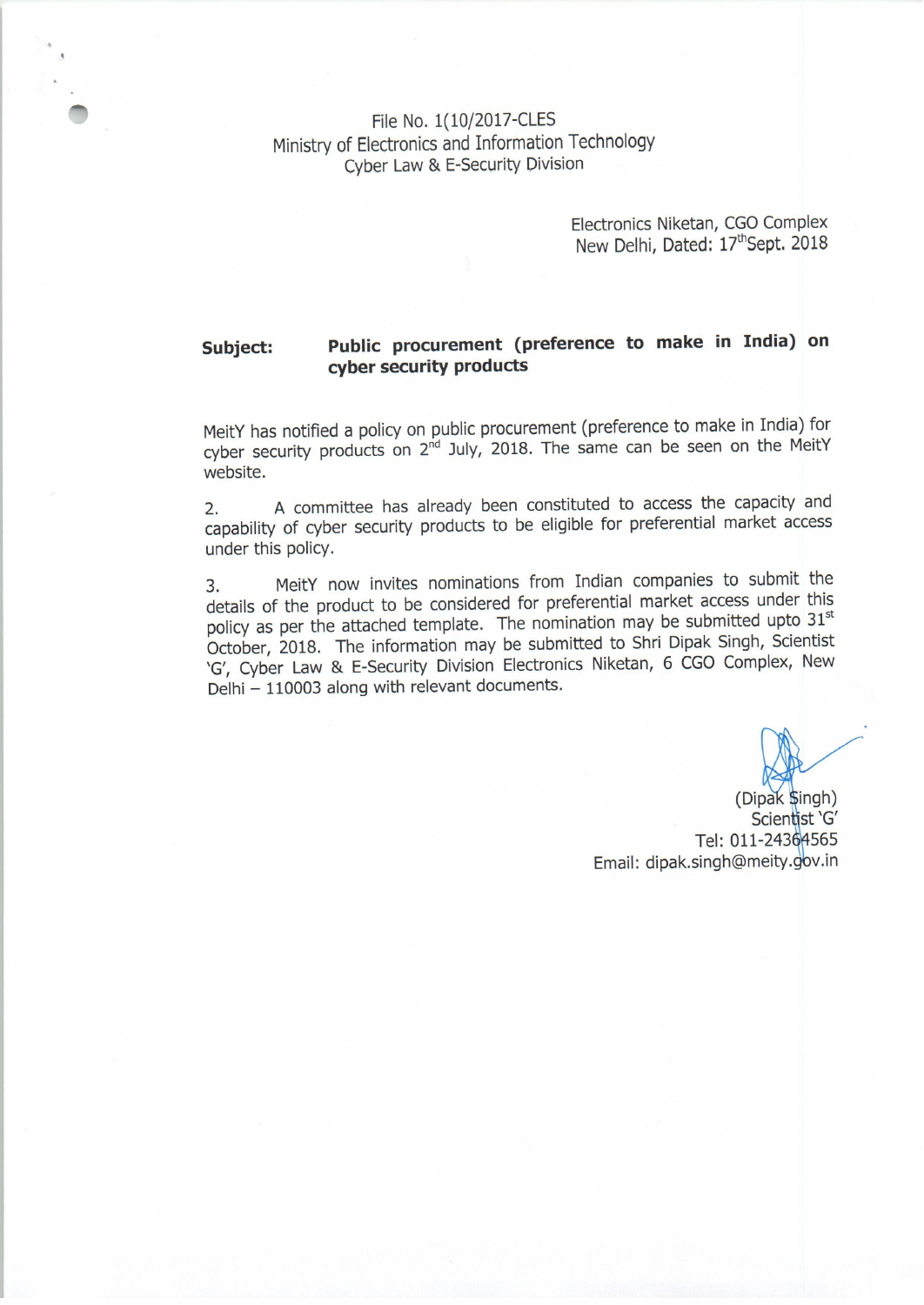| Template for submitting information about Cybersecurity products to be    |                |  |
|---------------------------------------------------------------------------|----------------|--|
| qualified for Preferntial Market Access                                   |                |  |
| 1. About Company/Startup                                                  |                |  |
| i. Company/Startup Name                                                   |                |  |
| ii. Date of Incorporation                                                 |                |  |
| iii. Company Registration No.<br>(copy of<br>registration to be provided) |                |  |
| iv. Website                                                               |                |  |
| v. Turnover (Audited/Unaudited for last finacial<br>year in INR)          |                |  |
| vi. Head Quarter (City)                                                   |                |  |
| vii. No of Employees                                                      |                |  |
|                                                                           |                |  |
| 2. Key Promoters                                                          |                |  |
| i. Name                                                                   |                |  |
| ii. Designation                                                           | CEO/Co-founder |  |
| iii. Email ID                                                             |                |  |
| iv. Phone Number                                                          |                |  |
|                                                                           |                |  |
| 3. Alternate Contact Details                                              |                |  |
| i. Name                                                                   |                |  |
| ii. Designation                                                           |                |  |
| iii. Email ID                                                             |                |  |
| iv. Phone Number                                                          |                |  |
|                                                                           |                |  |
| 4. Products Details                                                       |                |  |
| i. Name of the Product                                                    |                |  |
| ii. Category (Security Domain)<br>- Firewall / IPS / IDS/ Antivirus/      |                |  |
| - Mobile Security/                                                        |                |  |
| - DDoS Mitigation/ SIEM and analytic tools                                |                |  |
| - Digital Forensic Tools                                                  |                |  |
| - Any other                                                               |                |  |
| iii. Product Description                                                  |                |  |
| iv. USP/Key Features                                                      |                |  |